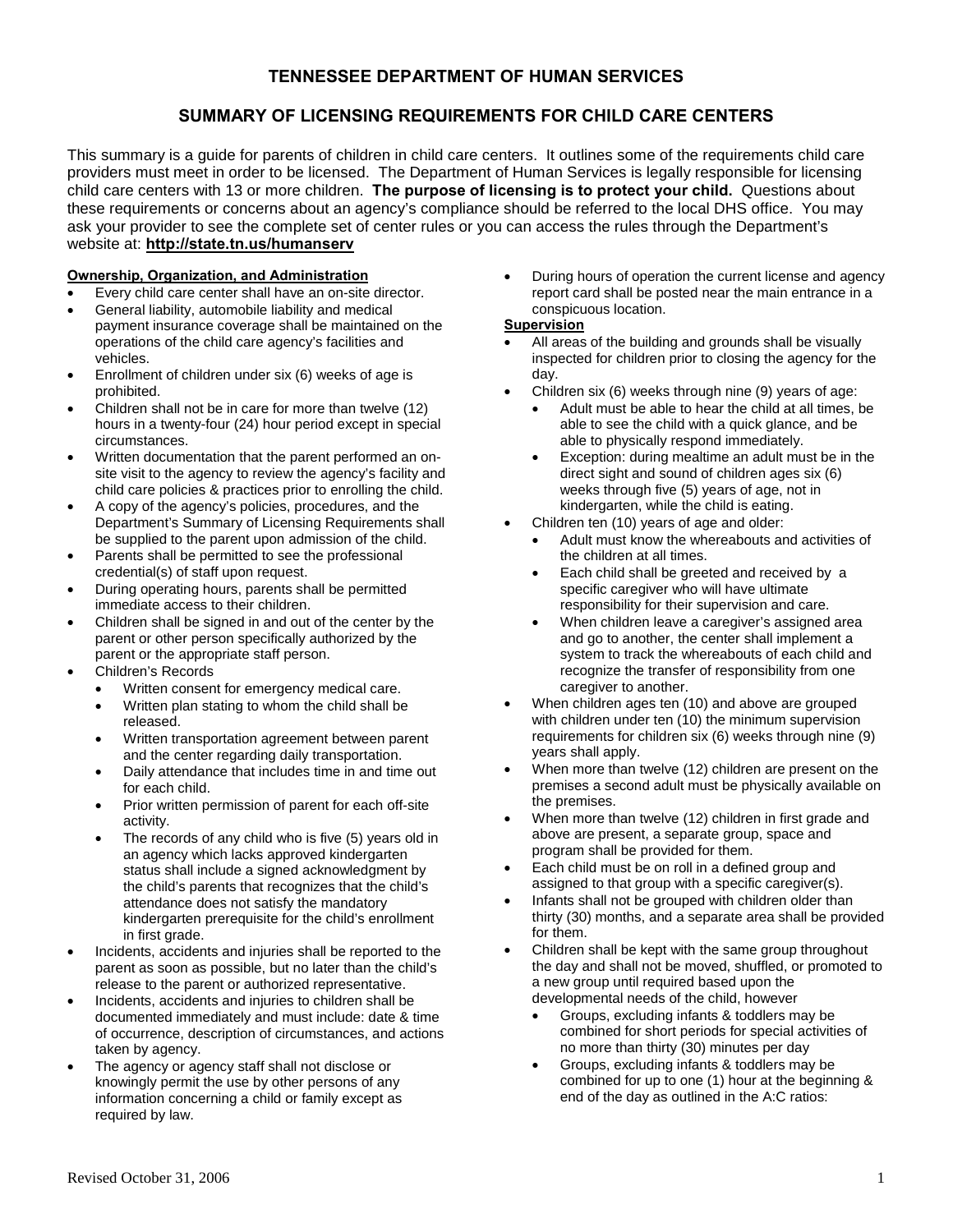#### Ratio Chart - First/Last Hour of Each Day Only

|                  | Group Size $\blacktriangleright$ | 10   | 15   | 20   |
|------------------|----------------------------------|------|------|------|
| $2.5 - 12$ Years |                                  | 1:10 |      |      |
| $3 - 12$ Years   |                                  |      | 1:15 |      |
| $4 - 12$ Years   |                                  |      |      | 1.2c |

- A:C ratios must be maintained while children are indoors and on the playground.
	- A:C ratios and group sizes may exceed the required limit by up to ten percent (10%) no more than three (3) days per week, provided however:
		- Infant & toddler groups may never exceed the required ratios & group sizes.
		- The licensed capacity of the classroom may not be exceeded.
- Adult:Child ratio and grouping chart:

| Age of children at<br>beginning of school year | <b>Minimum</b><br><b>Adult: Child Ratio</b> | <b>Maximum</b><br><b>Group Size</b> |
|------------------------------------------------|---------------------------------------------|-------------------------------------|
| Infants (6wks. $-15$ mos.)                     | 1:4                                         | 8                                   |
| Infants/Toddlers (6wks. - 30 mos.)             | 1:5                                         | 10                                  |
| Toddlers (12 mos. - 30 mos.)                   | 1:6                                         | 12                                  |
| 2 years (24-35 mos.),                          | 1:7                                         | 14                                  |
| $2 - 4$ years                                  | 1:8                                         | 16                                  |
| $2\frac{1}{2}$ - 3 yrs. (30 - 47 mos.)         | 1:9                                         | 18                                  |
| $2\frac{1}{2}$ - 5 yrs.                        | 1:11                                        | 20                                  |
| $2\frac{1}{2}$ - 12 yrs.                       | 1:10                                        | 10                                  |
| 3 years                                        | 1:9                                         | 18                                  |
| 4 years                                        | 1:13                                        | 20                                  |
| $3 - 5$ yrs.                                   | 1:13                                        | 22                                  |
| $4 - 5$ yrs.                                   | 1:16                                        | 24                                  |
| 5 years                                        | 1:16                                        | 20                                  |
| $5 - 12$ yrs.                                  | 1:20                                        | No Max                              |
| School-Age $(K & above)$                       | 1:20                                        | No Max                              |

- Ratios can be relaxed during naptime and nighttime care but one (1) adult must be awake and supervising the children in each nap/sleeping area (infant/toddler ratios must be maintained).
- Supervision During Off-Site Activities
	- A:C ratios for preschool children doubled during offsite activities.
	- A:C ratios for school-age children during off-site activities must equal the number of trained caregivers required in the classroom plus additional adults:

| Number of | Trained    | Additional | <b>Total Adults</b> |
|-----------|------------|------------|---------------------|
| Children  | Caregivers | Adults     | Required            |
| $1 - 20$  |            |            |                     |
| $21 - 30$ |            |            |                     |
| $31 - 40$ |            |            |                     |
| 50        |            |            |                     |

- A minimum of two (2) adults is required for any off-site activity.
- Supervision During Swimming:

| Age Group                 | Ratio |
|---------------------------|-------|
| Infants (6wks $-12$ mos.) | 1:1   |
| Toddlers/Twos $(13 - 35)$ | 1:2   |
| mos.)                     |       |
| Three Year Olds           | 1:4   |
| Four Year Olds            | 1:6   |
| Five Year Olds            | 1:8   |
| School-age & Above        | 1:10  |

• Group swimming is not prohibited but it is also not recommended due to the high risk.

- Sudden Infant Death Syndrome Precautions:
	- Infants positioned on backs when placed in crib for sleeping.
- Soft bedding is prohibited for infants to avoid risk of smothering.
- Infants touched by caregiver every fifteen (15) minutes in order to check for breathing and body temperature.

#### **Staff**

- At least one adult available on the premises at all times during child care hours must be able to read & write English.
- Caregivers must be at least 18 years of age.
- Staff under 18 years must be supervised by an adult while in the presence of children.
- Each group of children must have at least one caregiver present who has a high school diploma or equivalent.
- Substitutes providing services for 36 or more hours in a calendar year must have a physical and a criminal background check.
- Volunteers can not be used to meet the adult:child ratios unless they meet the qualifications for substitutes.
- Criminal background checks are required for employees who have contact with children.

#### **Equipment for Children**

- Individual lockers or cubbies, separate hooks and shelves or other containers, placed at children's reaching level, shall be provided for each child's belongings.
- In infant/toddler rooms, equipment and space shall be provided for climbing, crawling, and pulling without the restraint of playpens or cribs.
- Indoor equipment, materials, and toys shall be available to provide a variety of developmentally appropriate activities so that each child has at least three (3) choices during play time.
- Climbers, swings and other heavy equipment must be anchored even if they are designed to be portable.
- Resilient surfacing is required in fall zones around playground equipment.
- A quiet rest area and cots or mats shall be available for all children who want to rest but no child shall be forced to nap.
- For health & safety reasons each crib, cot, bed or mat shall be labeled to assure that each child naps on his own bedding.

#### **Program**

- Each caregiver shall be responsible for providing consistent care for a specific infant(s)/toddler(s) which includes but is not limited to: planning, and recordkeeping for the child, communication, general interaction with and routine care of the child.
- Children shall not be left in restraining devices such as swings, car seats, or high chairs (in excess of thirty (30) minutes). Stimulation shall be provided to children in those settings.
- Programs, movies, computer games, and music with violent or adult content (including "soap operas") shall not be permitted in children's presence.
- If television, video tapes/DVDs, video/computer games, and/or movies are used, they shall be limited to two (2) hours per day, or the length of a movie if more than two (2) hours in the case of school-agers.
- Other activity choices shall be available to children during television/movie viewing or computer use.
- An opportunity for outdoor play shall be extended to children of all ages who are in care for more than three (3) daylight hours unless outdoor play is prohibitive.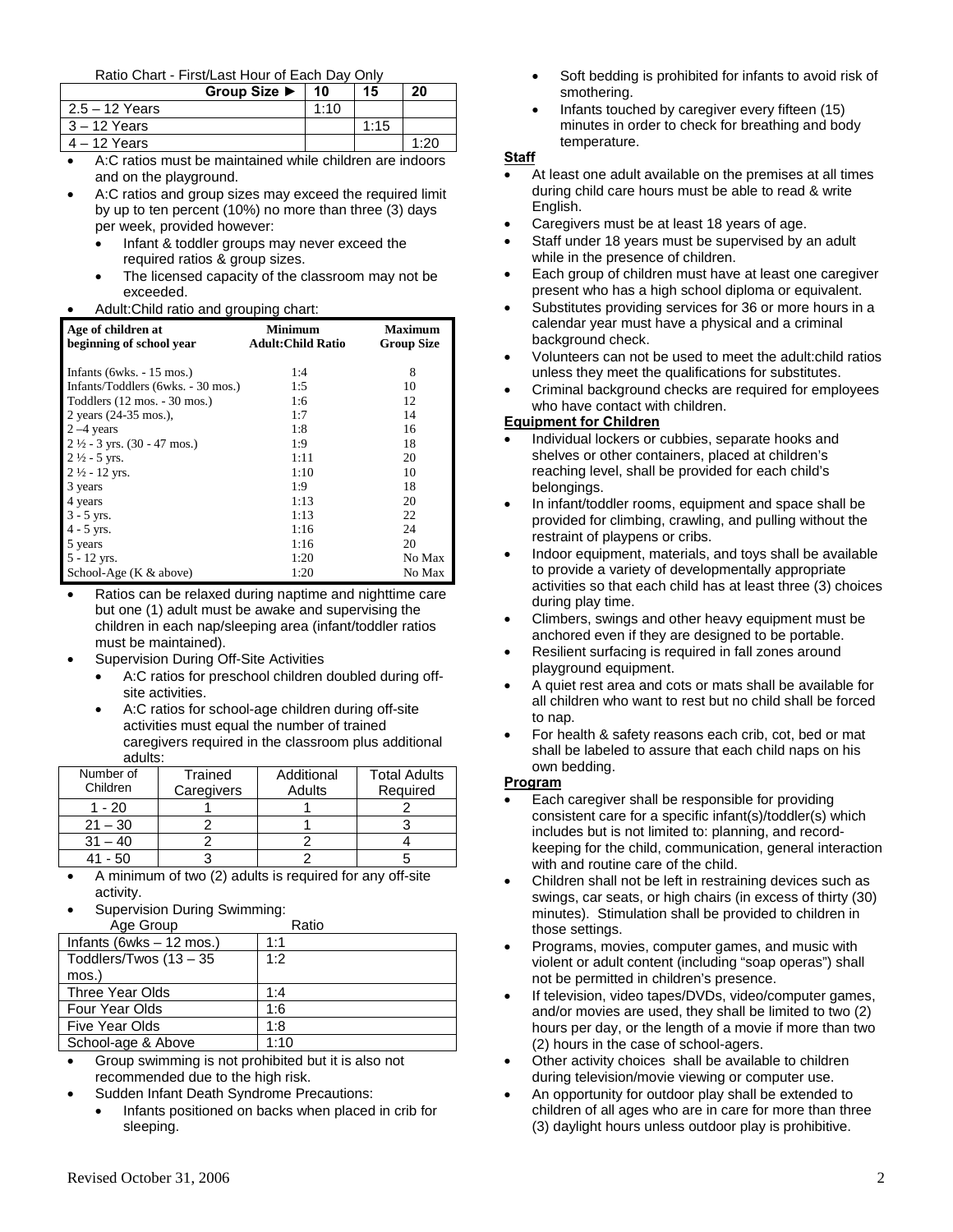- Children shall be provided an opportunity for outdoor play when the temperature range, after adjustment for wind chill and heat index, is between thirty-two (32) degrees and ninety-five (95) degrees Fahrenheit and not raining; children shall be properly dressed and the length of time outside adjusted according to the conditions and the age of the child.
- During outdoor play caregivers shall be alert for signs of dehydration, heat stroke, frostbite, etc., dependent upon the season.
- Spanking or any other type of corporal punishment is prohibited.
- Discipline that is potentially shaming, humiliating, frightening, verbally abusive, or injurious to children shall not be used.
- Discipline shall not be related to food, rest, or toileting.
- Staff shall plan ahead for developmentally appropriate activities; written lesson plans shall be provided for children of each age group.
- For ages three (3) through school-age, the curriculum shall include instruction in personal safety as needed but at least once a year.
- For school-age children the curriculum shall include instruction on reporting physical, verbal or sexual abuse.

# **Health & Safety**

- Children shall be checked upon arrival and observed for signs of communicable disease during the day.
- Symptomatic children shall be removed from the group until parents are contacted and health issues are resolved.
- At least one staff with certification in first aid and one certified in CPR on duty at all times.
- The agency, in consultation with appropriate local authorities, shall develop a written plan to protect children in the event of disaster.
- All home/work contact numbers for parents shall be readily available to all staff.
- Impetigo and diagnosed strep shall be treated appropriately for 24 hours prior to readmission to the center.
- Children diagnosed with scabies or lice shall have proof of treatment and be free of nits prior to readmission.
- Serious injuries or signs of serious illness shall be reported to the parent immediately to arrange for emergency treatment.
- Accidents, injuries, and every sign of illness shall be reported, or a reasonable attempt made to report, to the parent as soon as possible, but no later than the child's release to the parent or authorized representative.
- All medications, prescribed and non-prescribed, shall be received from the parent by a designated staff person or management level staff person.
- Medication shall never be handled by children or administered in bottles or infant feeders unless authorized by a physician.
- All medications shall be inaccessible to children.
- Unused medication shall be returned to the parent.
- Smoking is not permitted in the presence of children.
- The use of alcoholic beverages is not permitted in child care centers during the hours of operation of the center.
- Firearms shall not be on the premises of a child care agency, in any vehicle used to transport children or in the presence of a child.
- Staff's personal belongings(purses, backpacks, coats, etc.) shall be inaccessible to children at all times.
- For the protection of children and adults, the Centers for Disease Control guidelines for handwashing and diapering procedures shall be followed.
- If older children are enrolled who lack independent toileting abilities, rules regarding diapering of preschool children shall apply; they shall be changed in a location designated for that purpose and which provides privacy from other children and adults.
- In order to avoid the spread of airborne diseases children shall be positioned on mats in a face to feet alternating pattern during naptime.
- All staff, substitute staff, volunteers are required to immediately report any reasonable suspicion of child abuse or neglect.

## **Food**

- If any agency provides meals, the agency shall provide developmentally appropriate meals, snacks, and drinks for each child that are of sufficient proportions and nutritional value to meet each child's health needs.
- A meal shall be offered to children who arrive before 7:00 a.m. and have not had breakfast at home.
- All special needs diets shall be prepared as prescribed by a physician or by the written instructions of the parent.
- Staff shall support and facilitate a parent's decision to continue breast feeding.
- Children shall not be permitted to carry a bottle with them throughout the day.
- Caregivers and children shall wash their hands with soap and water.
- At mealtime, children shall be seated at tables and chairs of appropriate size, and adults shall sit with them.
- Frozen breast milk shall be dated when expressed.
- All formulas remaining in bottles after feeding shall be discarded.
- Microwave ovens, bottle warming devices, and crock pots, including cords, shall not be accessible to preschool children.
- School-age children shall use microwaves only under direct supervision.
- Previously opened baby food jars shall not be accepted in the center. If food is fed directly from the jar by the caregiver, the jar shall be used for only one feeding.
- Children shall never be left without adult supervision while eating.
- Home canned food and raw milk are prohibited.

## **Physical Facilities**

- All facilities shall annually pass an inspection verifying compliance with all applicable state and local fire and environmental requirements.
- At least one (1) working, land-line telephone shall be present in the agency.
- If used, answering machines/voice mail shall be monitored at thirty (30) minute intervals except when staff and children are off premises.
- Parents informed that answering machines/voice mail are used.
- A minimum of thirty (30) square feet of usable indoor play space must be provided for each child.
- Outdoor play areas shall contain a minimum of fifty (50) square feet of usable play space for each child using the area at one time.
- Window blind cords and electrical cords on equipment shall be inaccessible to children.